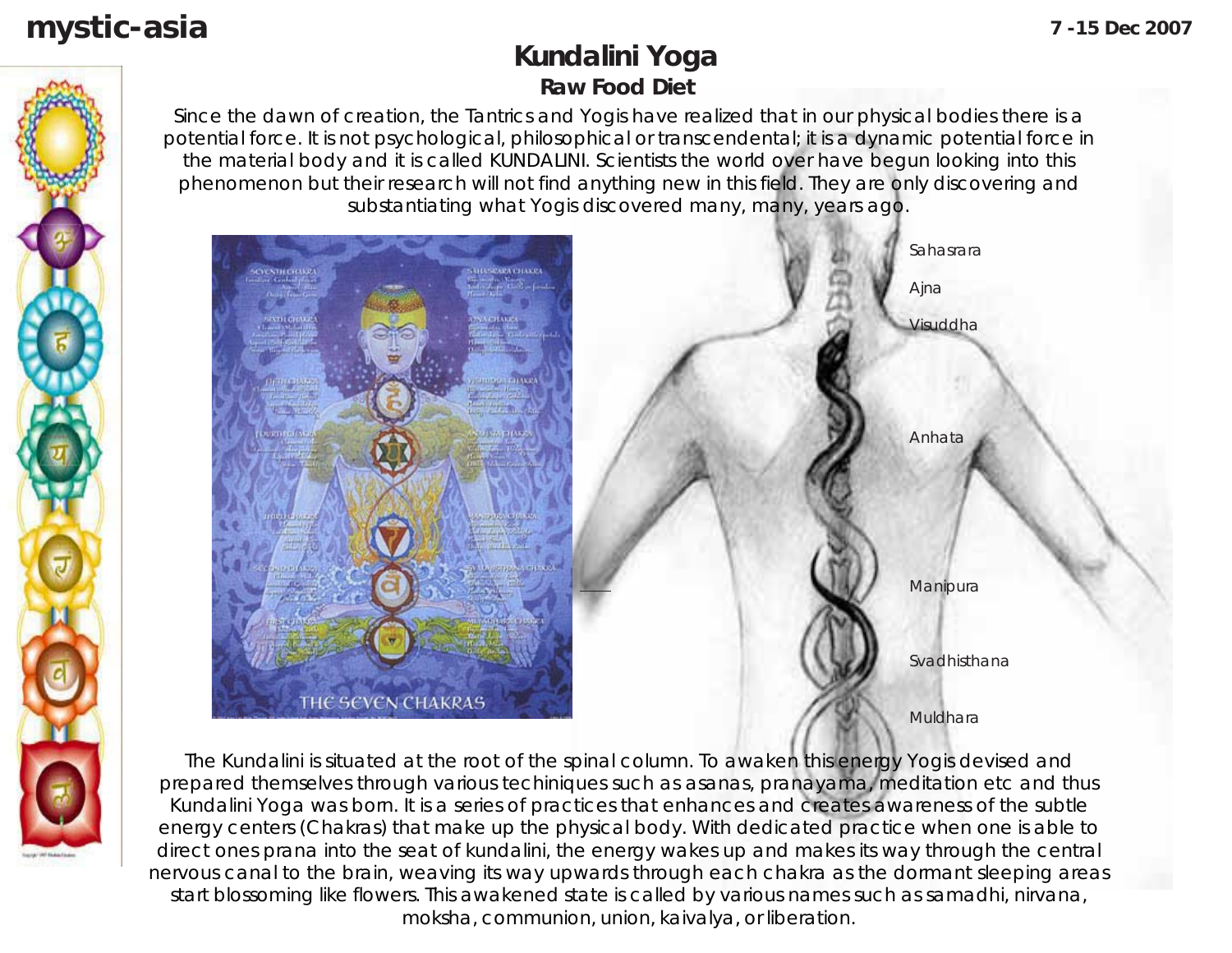# **mystic-asia 7 -15 Dec 2007**

#### **ABOUT THE LOCATION -** GRAND OAK MANOR

The Himalayan Mountain Range has long been known for its mystical qualities with its own magical healing properties.

The mere sight of the mountain range is breathtaking and to have the opportunity to be surrounded by this grand view for a length of time is guaranteed to wash away your worldly cares and stress. Grand Oak Manor in Binsar is uniquely set amidst a wild life sanctuary, on a hilltop, with a 360-degree view of the grand and majestic snow-capped Himalayan Range.

For more details on the resort please visit www.grandoakbinsar.com

#### **ABOUT THE PROGRAMME**

In this programme Siri Datta and Mystic-Asia have creatively combined the practices of Kundalini Yoga with a sattvic diet of raw foods to bring you to a closer understanding of your subtle body energies.

We will transport you to one of the most beautiful spots in India, overlooking the snowy peaks of the Himalayan range. In the peace and quiet of the mountains, we will be creating programme that will bring you to an awareness of the kind you will not have experienced before.

We will be visiting nearby villages, temples and taking walks through jungle mountain trails.

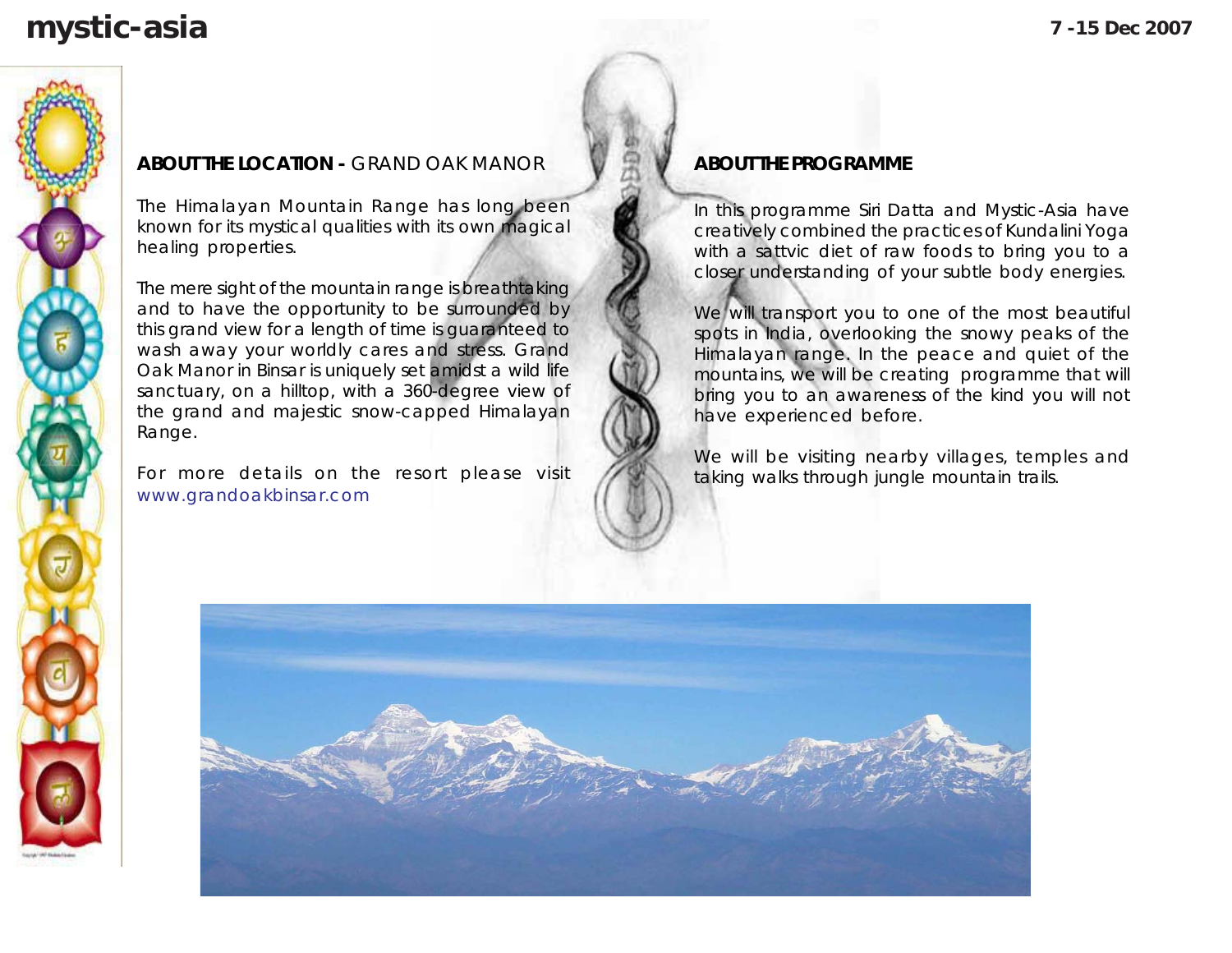# **mystic-asia 7 -15 Dec 2007**





#### **SIRI DATTA**

Julie Cuddihy (Siri Datta) has over 10 years experience teaching Kundalini Yoga. Her professional training has been under the guidance of teachers from the Yogi Bhajan stream of Kundalini Yoga and she is one of the senior teachers from the School of Kundalini Yoga (SKY) in the UK and Singapore.

She is the author of two books Open Your Heart with Kundalini Yoga and Mini Size Me and is the monthly Nutritionist with Kindred Spirit and also with Yoga Magazine, UK.

Siri has lived on a 100% raw food diet for the last four years and is a self taught Raw Food Nutritionist who travels extensively throughout UK spreading the "raw" news! She is currently studying the Essene way of life and from this study will be writing a book called The Divine Diet.

Sri also leads the Circle of Sound, a world wide group of people who use sound at various sacred sites for world healing. She conducts workshops at Mind Body and Spirit shows, Yoga shows and other well being shows in the UK.

For more information on Siri please visit www.anaharta.com



**MYSTIC-ASIA**

Mala Barua launched Mystic-Asia recently to dedicate more time to the mission of her heart. As the demand for knowledge of the Self grows Mala finds herself being able to share more and more with others.

The aim of the retreats created by Mala is to bring healing to more than the physical aspects of the human body. The participants get to explore the deeper aspects of their existence thereby bringing healing to their emotional states. This in turn opens the doors to their own spiritual aspirations. In order to achieve this, Masters of various spiritual traditions are carefully chosen to deliver ancient wisdom to small groups of people in a luxury environment.

She creates interesting and unusual retreats, with a spiritual bent in exotic parts of Asia and keeps her groups small so that the richness of the experience in not diluted.

Mala's conscious spiritual journey started 17 years ago and is under the guidance of Swami Anubhavananda, a teacher of Vedanta.

For more information on mystic-asia please visit www.mystic-asia.in.